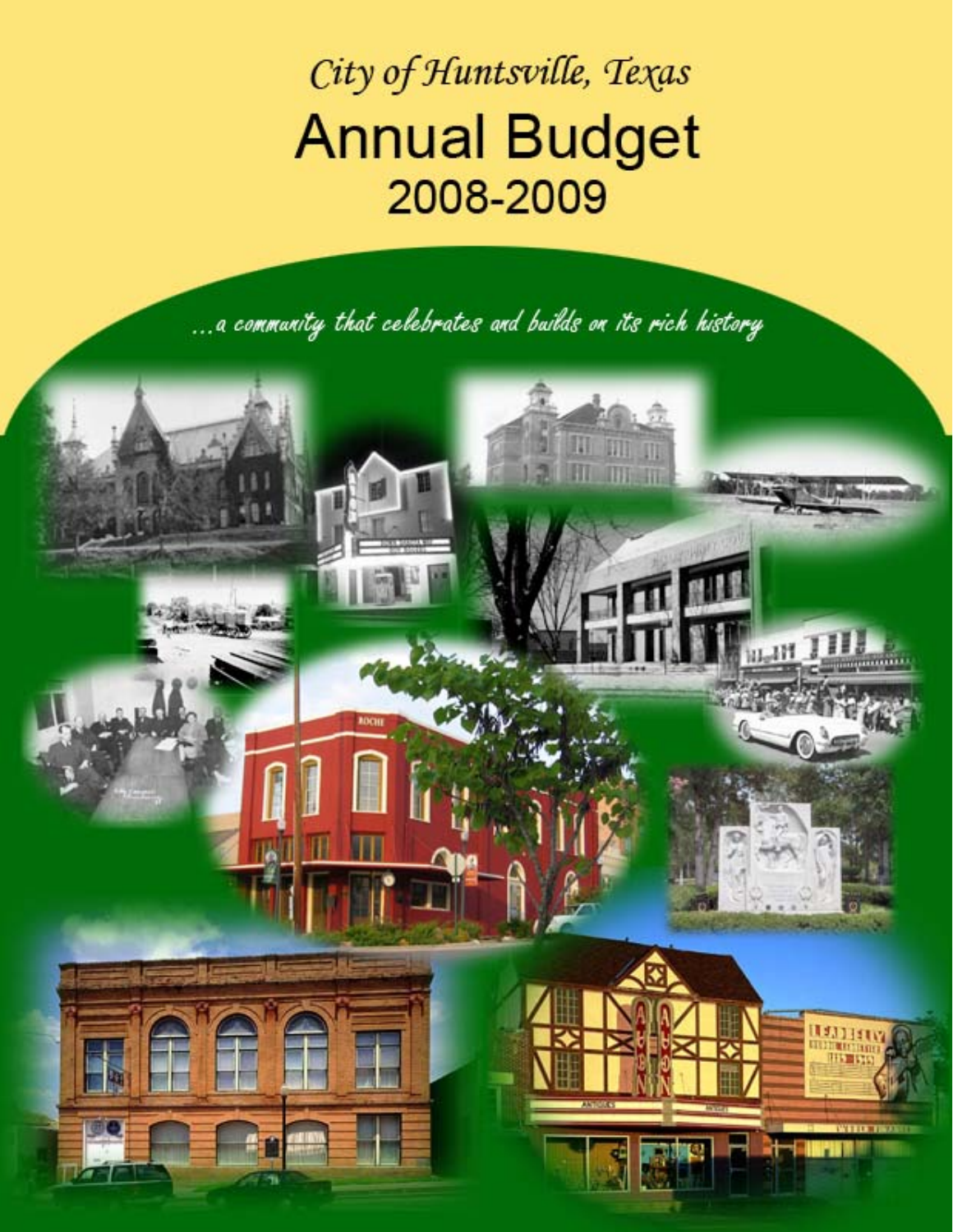# City of Huntsville Annual Budget 2008-2009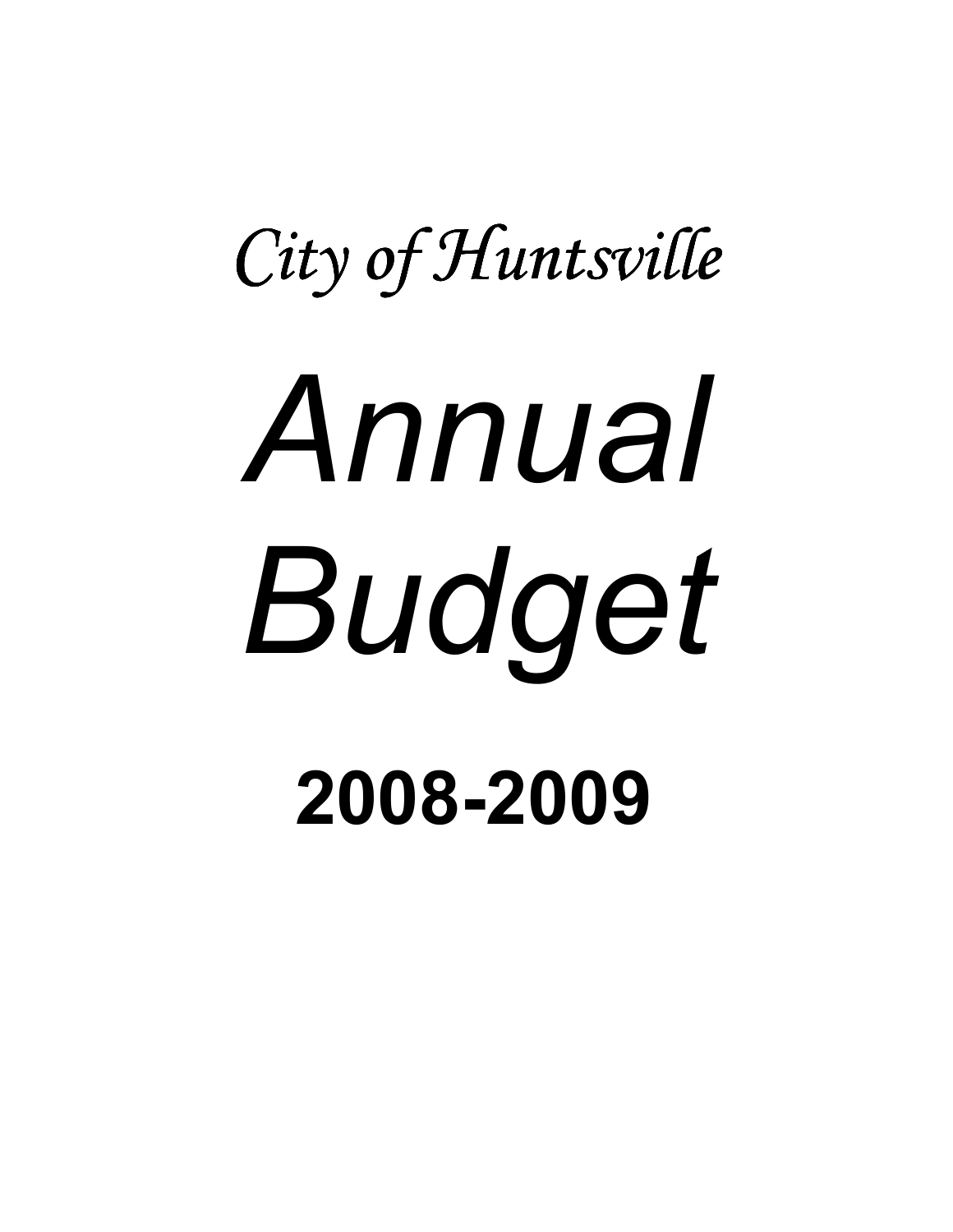## *Huntsville City Council*



**J Turner** Mayor



**Dr. Tom Cole** Ward 1



**Mac Woodward** Ward 2



**Clarence Griffin** Ward 3



**Wayne Barrett CONSIDERING CONSIDERING CONSIDERING CONSIDERING CONSIDERING CONSIDERING CONSIDERING CONSIDERING CONSIDERING CONSIDERING CONSIDERING CONSIDERING CONSIDERING CONSIDERING CONSIDERING CONSIDERING CONSIDERING C** Ward 4



**Dalene Zender** Position 1



**Melissa Mahaffey** Position 2



**Charles Forbus Charles Charles Charles Charles Charles Charles Charles Charles Charles Charles Charles Charles Charles Charles Charles Charles Charles Charles Charles Charles Char** Position 3



**Lanny Ray** Position 4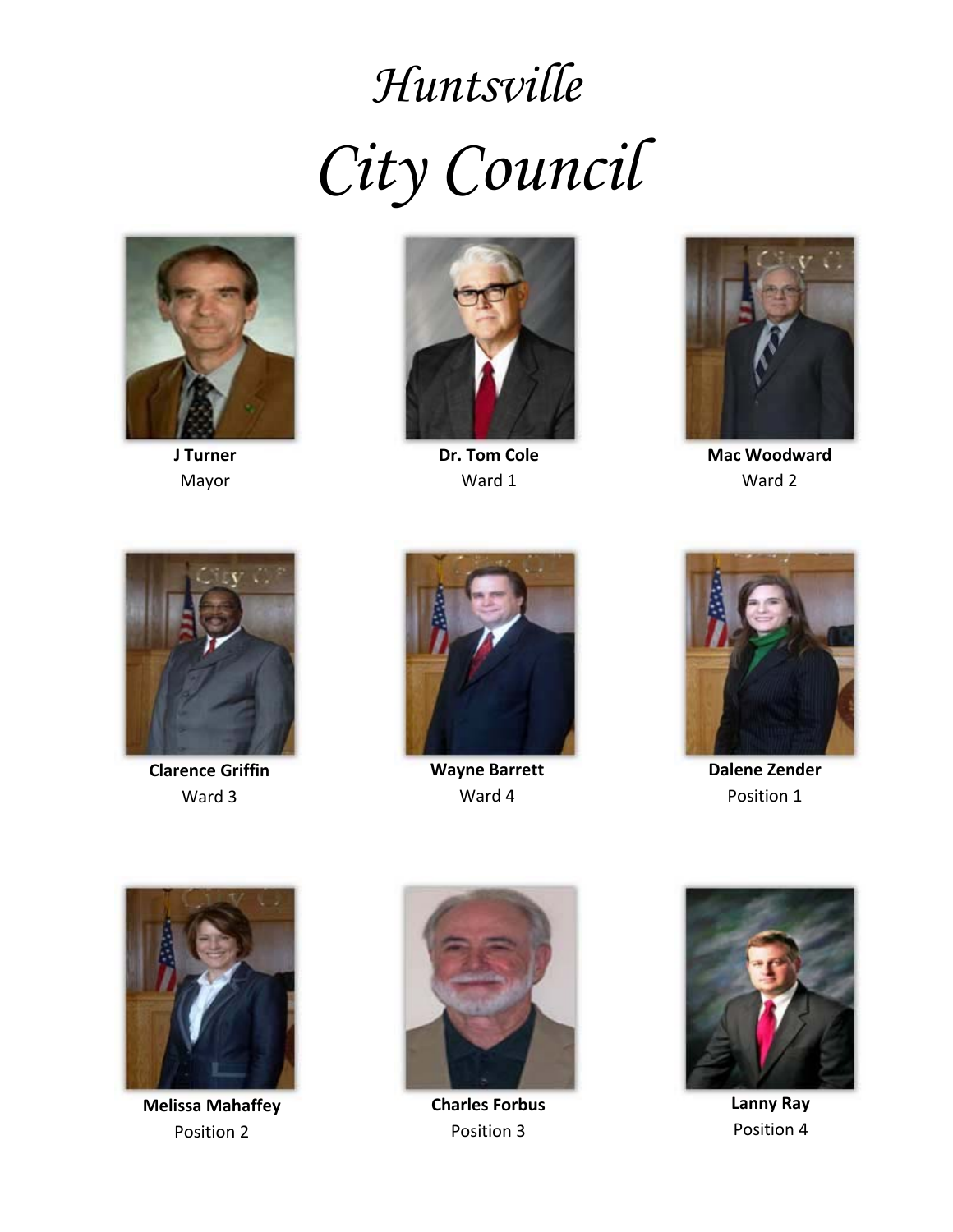## Leadership Team

| <b>William Baine</b>  | <b>City Manager</b>                        |
|-----------------------|--------------------------------------------|
| Thomas Leeper         | <b>City Attorney</b>                       |
| <b>Stephanie Brim</b> | <b>City Secretary</b>                      |
| <b>John Gaines</b>    | City Judge                                 |
| <b>Winston Duke</b>   | <b>Finance Director</b>                    |
| Victor Peña           | <b>Administrative Services Director</b>    |
| <b>Jean Sanders</b>   | <b>Public Safety Director</b>              |
| <b>Bill Daugette</b>  | <b>Public Utilities Director</b>           |
| <b>Glen Isbell</b>    | <b>Public Works Director</b>               |
| <b>Matt Lumpkins</b>  | <b>Interim Community Services Director</b> |

### **Budget Document Preparation**

Carla Vasquez

**Budget Manager** 

City of Huntsville, Texas 1212 Avenue M Huntsville, Texas 77340  $(936)$  291-5400 www.huntsvilletx.gov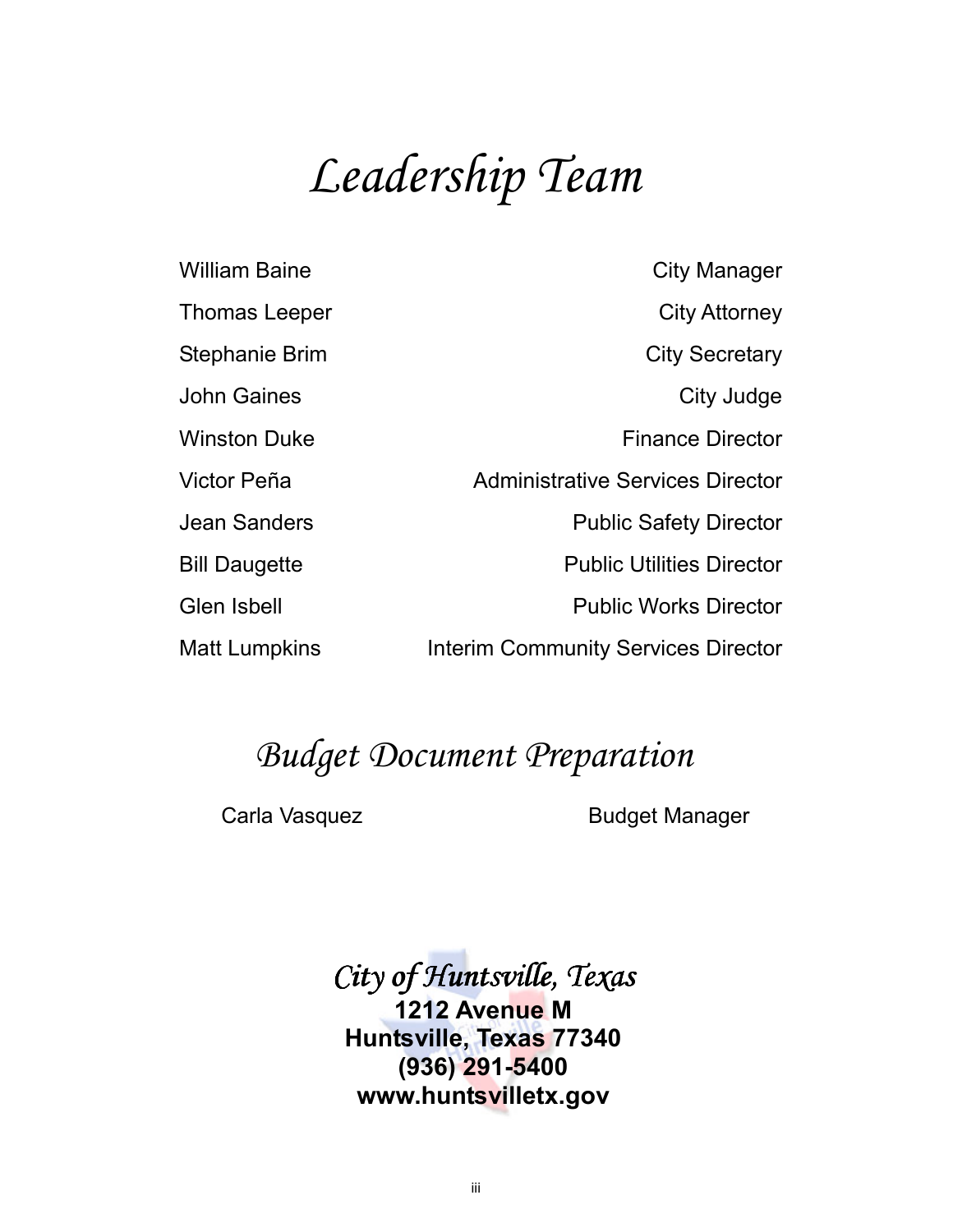| GOVERNMENT FINANCE OFFICERS ASSOCIATION |
|-----------------------------------------|
| Distinguished                           |
| <b>Budget Presentation</b>              |
| Award                                   |
| PRESENTED TO                            |
| <b>City of Huntsville</b>               |
| <b>Texas</b>                            |
| For the Fiscal Year<br>Beginning        |
| October 1, 2007                         |
| Rue S. Cox<br>og K. Enger               |
| President<br><b>Executive Director</b>  |
|                                         |
|                                         |

#### **AWARD FOR DISTINGUISHED BUDGET PRESENTATION**

"The Government Finance Officers Association of the United States and Canada (GFOA) presented a Distinguished Budget Presentation Award to the City of Huntsville, Texas, for its annual budget for the fiscal year beginning October 1, 2007."

"In order to receive this award, a governmental unit must publish a budget document that meets program criteria as a policy document, as an operations guide, as a financial plan and as a communications device."

This award is valid for a period of one year only. We believe our current budget continues to conform to program requirements, and we are submitting it to GFOA to determine its eligibility for another award.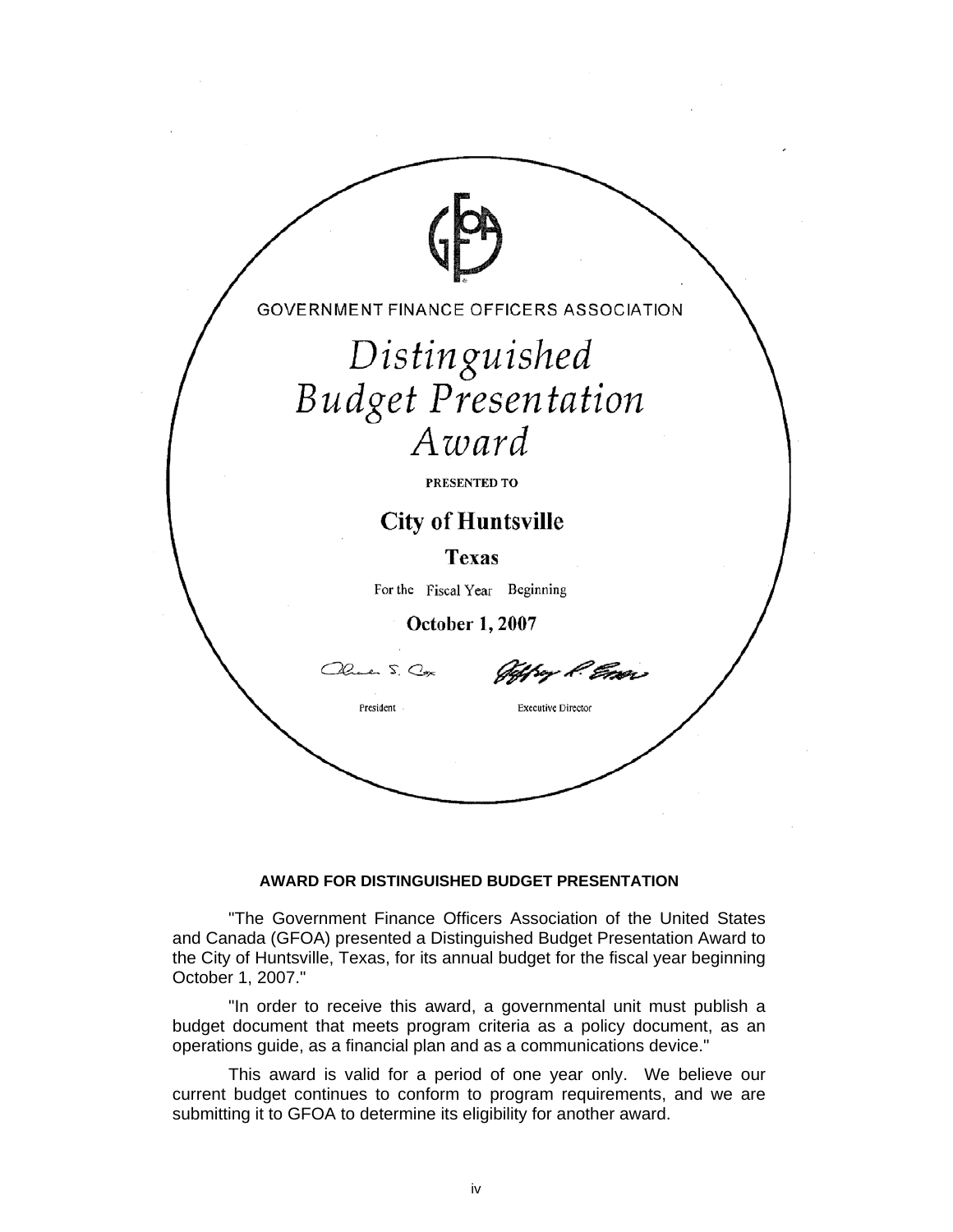## Table of Contents<sup></sup>

#### **Budget Overview**

| <b>Budget Summary</b>                  |  |
|----------------------------------------|--|
|                                        |  |
|                                        |  |
|                                        |  |
|                                        |  |
|                                        |  |
|                                        |  |
|                                        |  |
|                                        |  |
|                                        |  |
| <b>Revenues</b>                        |  |
|                                        |  |
|                                        |  |
|                                        |  |
|                                        |  |
|                                        |  |
|                                        |  |
|                                        |  |
|                                        |  |
|                                        |  |
|                                        |  |
|                                        |  |
|                                        |  |
|                                        |  |
|                                        |  |
|                                        |  |
|                                        |  |
|                                        |  |
|                                        |  |
|                                        |  |
|                                        |  |
|                                        |  |
|                                        |  |
|                                        |  |
| <b>Goals and Effectiveness</b>         |  |
|                                        |  |
|                                        |  |
|                                        |  |
|                                        |  |
|                                        |  |
|                                        |  |
|                                        |  |
|                                        |  |
| <b>Fund Overview</b>                   |  |
|                                        |  |
|                                        |  |
|                                        |  |
|                                        |  |
|                                        |  |
|                                        |  |
|                                        |  |
|                                        |  |
|                                        |  |
| <b>Special Revenue and Other Funds</b> |  |
|                                        |  |
|                                        |  |
|                                        |  |
|                                        |  |
|                                        |  |
|                                        |  |
|                                        |  |
|                                        |  |
|                                        |  |
|                                        |  |
|                                        |  |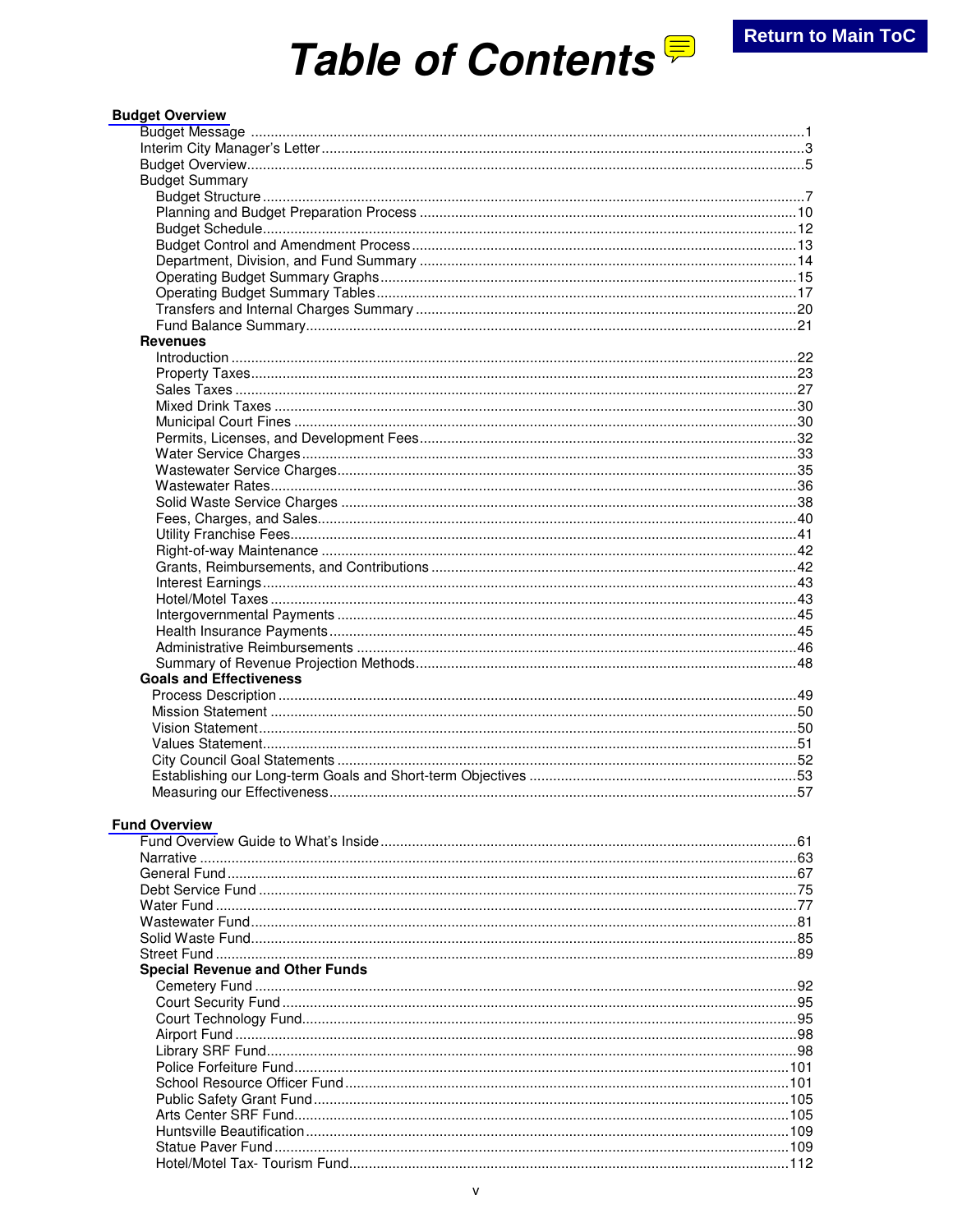| <b>Internal Service Funds</b> |      |
|-------------------------------|------|
|                               |      |
|                               |      |
|                               |      |
| <b>Department Overview</b>    |      |
|                               |      |
|                               |      |
|                               |      |
|                               |      |
|                               |      |
|                               |      |
|                               |      |
|                               |      |
|                               |      |
|                               |      |
|                               |      |
|                               |      |
|                               |      |
|                               |      |
|                               |      |
|                               |      |
|                               |      |
|                               |      |
|                               |      |
|                               |      |
|                               |      |
|                               |      |
|                               |      |
|                               |      |
|                               |      |
|                               |      |
|                               |      |
|                               |      |
|                               |      |
|                               |      |
|                               |      |
|                               |      |
|                               |      |
|                               |      |
|                               |      |
|                               |      |
|                               |      |
|                               |      |
|                               | .206 |
|                               |      |
|                               |      |
|                               |      |
|                               |      |
|                               |      |
|                               |      |
|                               |      |
|                               |      |
|                               |      |
|                               |      |
|                               |      |
|                               |      |
|                               |      |
|                               |      |
|                               |      |
|                               |      |
|                               |      |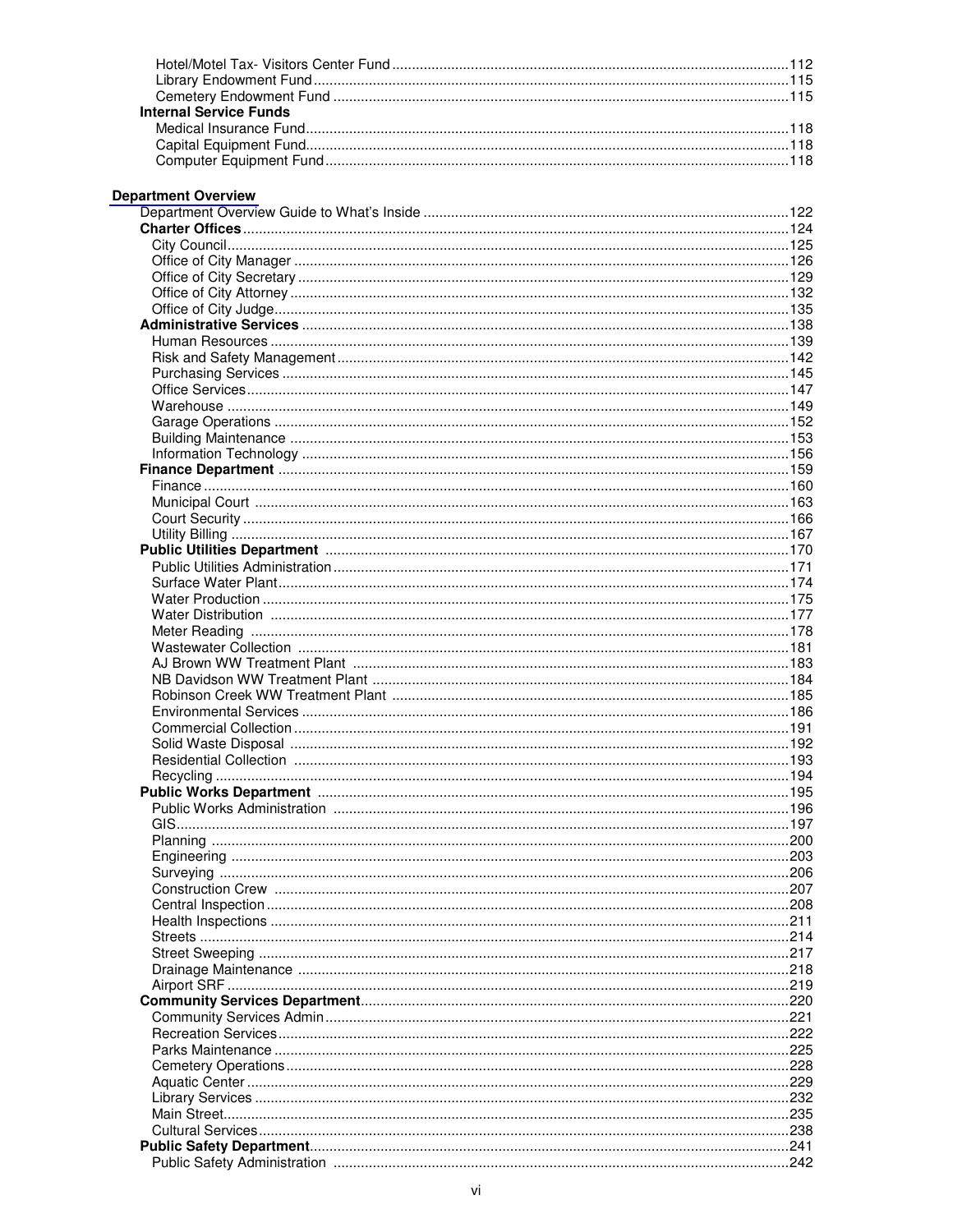#### Debt

| Dι                                                     |  |
|--------------------------------------------------------|--|
|                                                        |  |
|                                                        |  |
|                                                        |  |
|                                                        |  |
|                                                        |  |
|                                                        |  |
|                                                        |  |
|                                                        |  |
|                                                        |  |
| General Obligation Debt Service Debt Payment Schedules |  |
|                                                        |  |
|                                                        |  |
|                                                        |  |
|                                                        |  |
|                                                        |  |
|                                                        |  |
|                                                        |  |
|                                                        |  |
| Water Fund Debt Payment Schedules                      |  |
|                                                        |  |
|                                                        |  |
|                                                        |  |
|                                                        |  |
|                                                        |  |
| Wastewater Fund Debt Payment Schedules                 |  |
|                                                        |  |
|                                                        |  |
|                                                        |  |
|                                                        |  |
|                                                        |  |
| Debt Service                                           |  |
|                                                        |  |
|                                                        |  |
|                                                        |  |
|                                                        |  |
|                                                        |  |
|                                                        |  |
|                                                        |  |
| pital                                                  |  |

#### $Ca$

|                                 | .294 |
|---------------------------------|------|
|                                 |      |
|                                 |      |
|                                 |      |
|                                 |      |
| <b>General Capital Projects</b> |      |
|                                 |      |
|                                 |      |
|                                 |      |
|                                 |      |
|                                 |      |
|                                 |      |
|                                 |      |
|                                 |      |
|                                 |      |
|                                 |      |